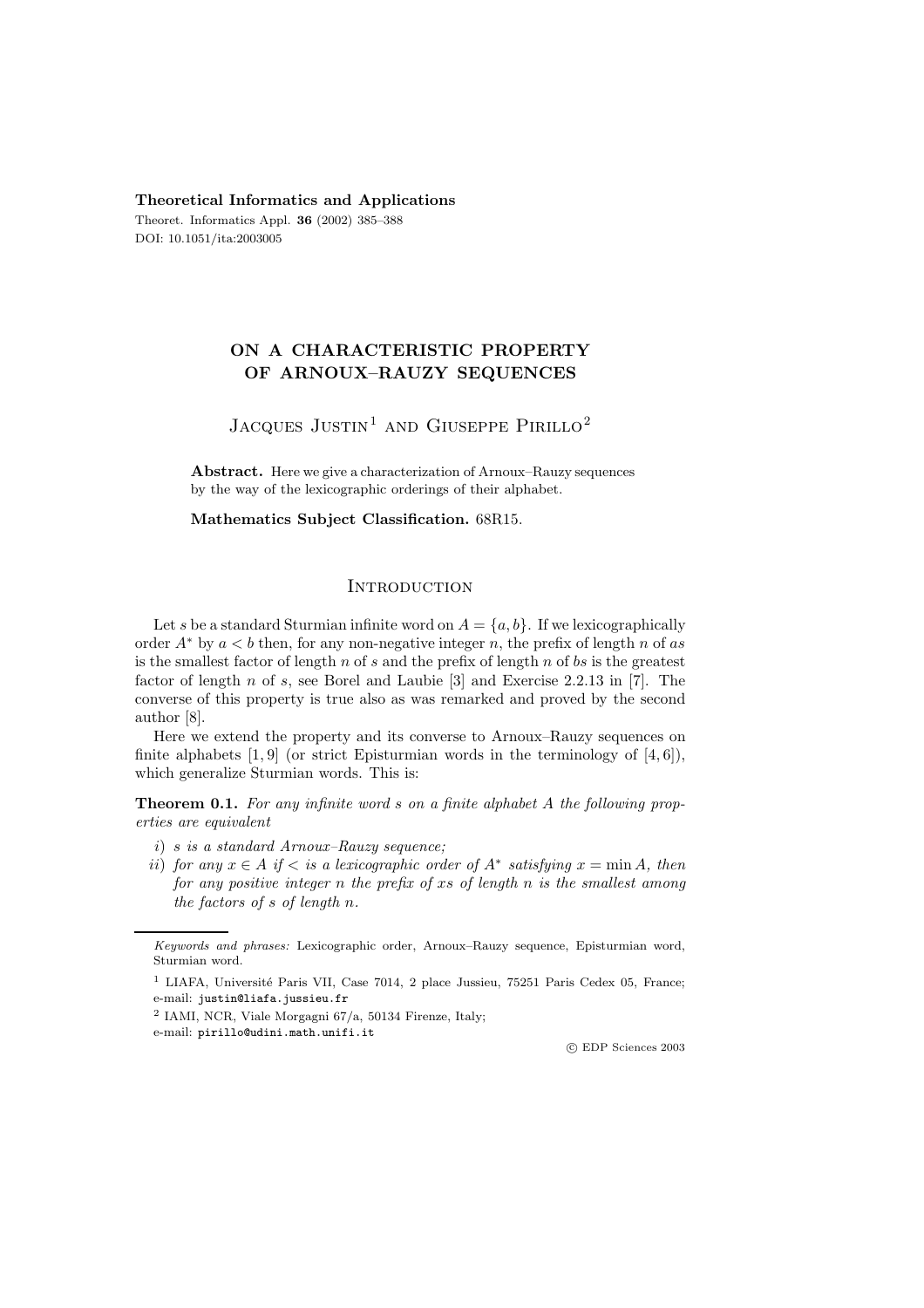This may have some interest as many properties of Sturmian words extend to Arnoux–Rauzy sequences but few are characteristic.

**Remark.** In the formulation of the theorem we do not consider max A nor the greatest factor of each length. Indeed, for any two words  $u, v$  of the same length,  $u > v$  is equivalent to  $v \ll u$  where  $\ll$  is the lexicographic order "opposite" to <.

## 1. Preliminaries

Let A be a finite alphabet  $|A| = k$ ,  $A^*$  (resp.  $A^{\omega}$ ) denotes the set of all finite (resp. infinite) words on A. The common terminology for words can be found in [7] for instance.

For  $s \in A^{\omega}$ ,  $s_n$  will denote the prefix of s of length n. The set of the factors of s of length n is  $F_n(s)$  and the set of all factors of s is  $F(s) = \bigcup_{n \geq 0} F_n(s)$ . A factor u of s is *right*- (resp. *left*-) *special* if, for at least two letters  $x \neq y$ ,  $ux, uy \in F(s)$ (resp.  $xu, yu \in F(s)$ ). An infinite word s is *recurrent* if each of its factors occurs at least two (hence infinitely many) times in it.

The *reversal* of a word  $u = x_1 x_2 \cdots x_n$ ,  $x_i \in A$  is  $\tilde{u} = x_n \cdots x_2 x_1$ .

An Arnoux–Rauzy sequence on A is a recurrent infinite word  $s \in A^{\omega}$  such that for any non-negative integer n, s has exactly one right-special factor,  $u_n$  say, of length n with  $u_n x \in F(s)$  for all  $x \in A$ , and exactly one left-special factor,  $v_n$  say, such that  $yv_n \in F(s)$  for all  $y \in A$  [1,9]. These sequences are the Sturmian words when  $|A| = 2$ . They were studied in [1] for  $|A| = 3$  with a hint of generalization to any finite alphabet. In their paper the authors assumed the infinite word to be *uniformly recurrent* (or *minimal* in the terminology of dynamical systems used there), but indeed the assumption of recurrence is sufficient and leads to exactly the same infinite words.

An Arnoux–Rauzy sequence is *standard* (or *characteristic*) if all its prefixes are left-special.

In [4–6] a slightly more general kind of words is studied under the name of "Episturmian words" and it is shown that Arnoux–Rauzy sequences on  $k$  letters are exactly the k-strict Episturmian words. Episturmian words which are not strict correspond to some "degenerate cases", for instance when  $k = 2$  they are the so called "periodic Sturmian words".

### 2. Proof of the theorem

*Proof.*  $i) \Rightarrow ii$ . Given the lexicographic order  $\lt$  with  $x = \min A$  as in the theorem, if ii) is false let n be minimal such that  $xs_{n-1}$  is not minimal in  $F_n(s)$ . Clearly  $n > 1$ . Then  $xs_{n-2}$  is minimal in  $F_{n-1}$ . Let  $s_{n-1} = s_{n-2}y, y \in A$ . As  $xs_{n-2}y$  is not minimal in  $F_n(s)$ , there exists a letter  $z \neq y$  such that  $xs_{n-2}z$  $\in F_n(s)$  and that  $xs_{n-2}z < xs_{n-2}y$ , whence  $z < y$ . Thus  $xs_{n-2}$  is right-special. Thus as  $F(s)$  is closed under reversal [4, 6, 9],  $\widetilde{s_{n-2}}x$  is left-special, hence it is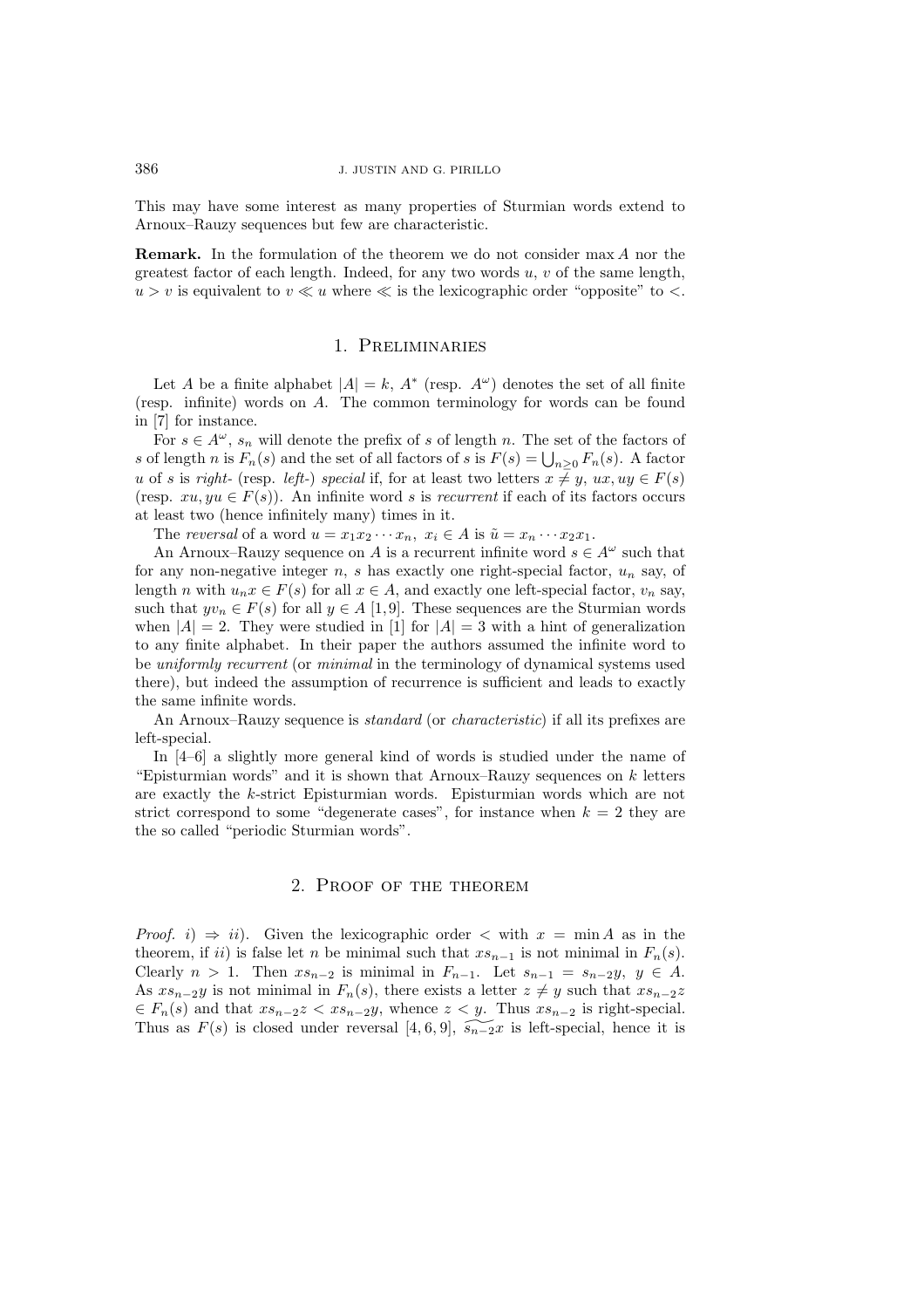$s_{n-2}y$  by the definition of Arnoux–Rauzy sequences. Thus  $x = y$ , whence  $z < x$ , a contradiction. Consequently, for all  $n, xs_n = \min F(s)$ .

 $ii) \Rightarrow i$ . As as has its prefixes in  $F(s)$  for all  $a \in A$ , any prefix u of s is left-special and satisfies  $Au \subset F(s)$ . Suppose that, for some positive integer n, s has at least two left-special factors of length n, its prefix  $s_n$  and another one v and suppose n minimal with this property. Set  $s_n = s_{n-1}x$ ,  $v = v'y$ ,  $x, y \in A$ . Then  $s_{n-1}$  and  $v'$ are left-special, hence  $v' = s_{n-1}$  and  $v = s_{n-1}y, y \neq x$ . Then there exist letters,  $z \neq t, r \neq m$  such that  $zs_n, ts_n, rv, mv \in F_{n+1}(s)$ .

Suppose for instance  $r \neq x$  (otherwise,  $m \neq x$ ) and consider a lexicographic order such that  $r = \min A$  and  $y < x$ . Then  $rv = rs_{n-1}y < rs_{n-1}x = rs_n$ , thus  $rs_n$  is not minimal in  $F_{n+1}$ , a contradiction.

Thus, for all  $n$ , s has exactly one left-special factor of length  $n$  and then s has for all n at least one right-special factor of length n. Now suppose s has, for some  $n$ , two right-special factors of length  $n, u$  and  $v$  say, and let  $n$  be minimal with this property. Then we have  $u = xw$ ,  $v = yw$ ,  $x \neq y \in A$  where w is the unique right-special factor of length  $n-1$ . Clearly w is left-special and  $w = s_{n-1}$ . We then have  $s_n = wa$  for some letter a whence, as  $As_n \subset F(s)$ ,  $xwa, ywa \in F_{n+1}(s)$ .

As u, v are right-special, there exist letters,  $t \neq a$ ,  $m \neq a$  such that xwt,  $ywm \in F(s)$ . Suppose for instance  $y \neq a$ . Consider a lexicographic order  $\lt$  such that  $y = \min A$  and  $m < a$ , we get ywa  $> ywm$ , thus  $ys_n$  is not minimal in  $F_{n+1}(s)$ , a contradiction.

Thus s has for all n exactly one right-special factor  $u_n$  of length n and as  $|F_{n+1}(s)|-|F_n(s)| = |A| - 1, u_nA \subset F(s).$ 

As clearly s is recurrent it satisfies the definition of Arnoux–Rauzy sequences and as its prefixes are left-special it is a standard one.  $\Box$ 

**Added in proof**. The result of [8] appeared under other form in S. Gan, Sturmian sequences and the lexicographic world, *Proc. Amer. Math. Soc.* **129** (2001) 1453- 1457. It is also related to a common work of Zamboni (private communication), Kruger, Schmeling and Winkler.

#### **REFERENCES**

- [1] P. Arnoux and G. Rauzy, Représentation géométrique de suites de complexité  $2n + 1$ . Bull. Soc. Math. France **119** (1991) 199-215.
- [2] J. Berstel, Recent results in Sturmian words, in Developments in Language Theory II, edited by J. Dassow, G. Rozenberg and A. Salomaa. World Scientific (1996) 13-24.
- [3] J.-P. Borel and F. Laubie, Quelques mots sur la droite projective réelle. J. Théor. Nombres Bordeaux **5** (1993) 123-137.
- [4] X. Droubay, J. Justin and G. Pirillo, Episturmian words and some constructions of de Luca and Rauzy. Theoret. Comput. Sci. **255** (2001) 539-553.